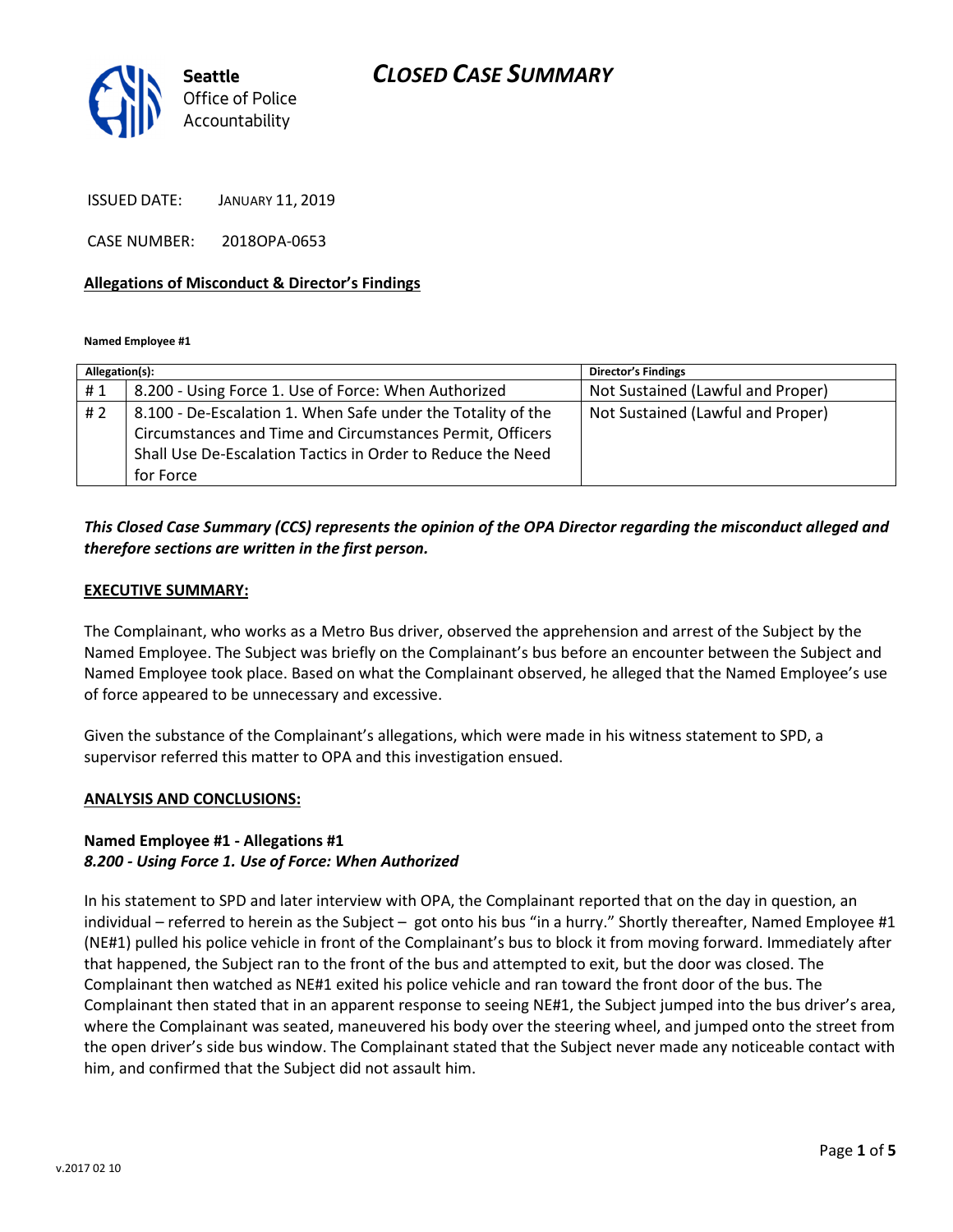



OPA CASE NUMBER: 2018OPA-0653

After the Subject exited the bus through the driver's side window, NE#1 and the Subject began, "scuffling a little bit." The Complainant recalled hearing NE#1 yell, "stop," to the Subject, and then stated that NE#1 caught up to the Subject and "basically" slammed the Subject to the ground. After NE#1 attempted to gain control of the Subject, the Subject slipped from NE#1's grasp and started to get away when an unknown civilian bystander tripped the Subject in an apparent effort to assist NE#1 in the apprehension. NE#1 and other officers were then able to take the Subject into custody.

The Complainant stated that he witnessed NE#1 use a headlock and knee the Subject in the groin as part of the force used. The Complainant did not witness the Subject strike NE#1, and stated that he believed that the Subject was only trying to get away. The Complainant stated that he watched nearly all of what took place in connection with NE#1's and the Subject's encounter through his rearview mirror, which he felt gave him a clear view of everything. The Complainant confirmed that he never got up from his driver's seat to view the encounter directly. As a summary of what he witnessed, the Complainant analogized that it was "like watching …. a high school bully beat up somebody."

In NE#1's statement to his SPD supervisor, Use of Force (UOF) report, and his interview with OPA, he stated that he responded to a police dispatch call of an alleged assault where an adult male attempted to kick a juvenile female in the head. When NE#1 arrived on scene, he interviewed the alleged assault victim – referred to herein as the victim – who explained that the Subject attempted to kick her in the head while she was seated on the ground, but she deflected the kick from her head to her arm. The victim, who was from outside of Seattle and did not know the Subject, stated that she thought the Subject may have tried to kick her because, "he thought that [she] was making fun of him for smoking a joint." The victim provided a description of the Subject to NE#1, and, after consulting with her mother who was also present and a witness of what took place, she agreed to positively identify the Subject if police located him and she confirmed that she wanted the Subject arrested for assault.

While conducting an area check, NE#1 observed an individual who matched the description of the Subject. When NE#1 ordered the Subject to stop, the Subject immediately fled on foot. NE#1 explained that he later the Subject on a Metro bus, and as NE#1 attempted to enter the bus, the Subject saw NE#1 and appeared to be looking for way to escape. The Subject then climbed on top of the bus driver, over his steering wheel, and jumped out of the bus through the driver's side window. NE#1 explained that from what he witnessed, the Subject's actions constituted reasonable suspicion that he just committed a third-degree assault of the bus driver in order to exit through the bus driver's side window.

NE#1 stated that he caught up to the Subject immediately after he jumped out of the bus and utilized control holds to restrain him up against the side of the bus. NE#1 ordered the Subject to, "stop" and to get on the ground, but the Subject refused to comply by flailing his arms, grabbing and pushing on NE#1's chest, and attempting to get away. In that process, NE#1 noted that the Subject pulled off NE#1's Body Worn Video (BWV) camera and SPD radio microphone. NE#1 added that the absence of his radio microphone prevented NE#1 from further communication with SPD dispatch. NE#1 stated that he knew his encounter with the Subject was taking place on a busy road, which he believed posed an increased level of danger to him and the Subject. To gain control of the Subject, NE#1 stated that he used an SPD-trained head control maneuver, but the Subject pulled out of that move and fled.

As the Subject was making good his escape, an unknown civilian tripped and grabbed the Subject in the middle of the street, which allowed NE#1 to re-initiate contact. NE#1 recalled seeing the Subject take an apparent fighting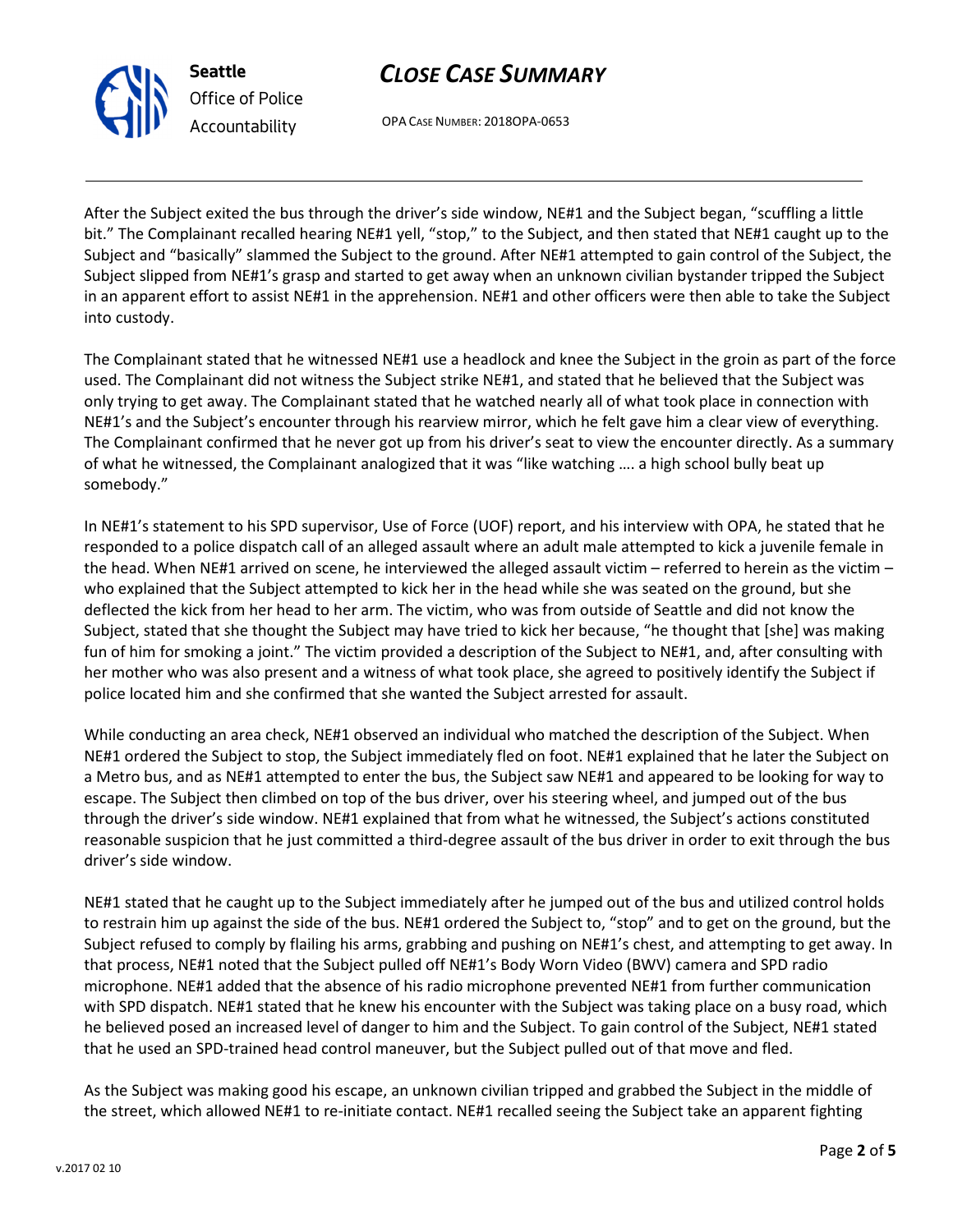



OPA CASE NUMBER: 2018OPA-0653

stance as NE#1 approached. NE#1 noted that he was beginning to tire in response to his extended encounter with the Subject, while the Subject appeared unfazed. NE#1 explained that he then began initiating knee strikes to the Subject's mid-body section in order to achieve pain compliance, but that effort did not seem to impact the Subject. At that point, NE#1 began to wonder whether the Subject was under the influence of some sort of drug or not reacting because of a cognitive issue. It was not until other officers arrived, and one of them displayed and threatened the use of a Taser, that the Subject complied and was arrested. NE#1 maintains that his use of force was necessary, reasonable, and proportional based on what NE#1 knew and witnessed in connection with this incident, and the Subject's active and aggressive resistance to his arrest.

OPA reviewed the BWV of SPD's attempted interview of the Subject. In that video, the Subject appeared to have difficulty following many of the questions he was asked, and stated that he did not remember any sort of physical confrontation between himself and NE#1 and other police officers. As of the date of this report, the Subject has not complained to OPA regarding what took place.

OPA reviewed all relevant SPD BWV associated with this incident. NE#1's BWV captured NE#1's interview of the juvenile victim, her description of the Subject, NE#1's initial sighting of the Subject and the associated police commands he gave, and the beginning portion of the encounter between NE#1 and the Subject after he jumped out of the bus. In that video, NE#1 is seen making initial physical contact with the Subject and is heard instructing him to, "stop," when the BWV camera ends up on the ground. After NE#1's BWV camera is on the ground, neither the video or audio offer anything of value in this investigation. The BWV of a responding Sergeant, who engaged with the Subject near the end of this incident, captured NE#1 when he had his hands behind the Subject's head and was moving the Subject in a downward motion in an apparent effort to take the Subject to the ground. The Sergeant then assisted in the struggle between NE#1 and Subject and the two officers were able to successfully take Subject to the ground. The BWV further showed the officers attempting to handcuff the Subject. The Subject did not appear to be complying with any of the orders given to him by the officers and appeared to be thwarting their efforts to handcuff him. Ultimately, the Sergeant's BMV was knocked from his uniform during that effort and the remaining video is of no evidentiary value. The BWV of the responding officer who drew his Taser and issued Taser warnings to Subject captures that activity and the Subject as he ends his resistance and complies with the officers' orders.

OPA reviewed the Metro Bus video, which includes footage from various angles in and around the bus. In these videos, NE#1 and the Subject are seen engaged in a struggle. NE#1 does not appear to have control of the Subject in any of the available video footage. The footage captured NE#1 as he delivered two knee strikes to the midsection of the Subject's body, but it is unclear where exactly those strikes landed and whether they had any impact at all as the Subject did not display any recognizable reaction. It also captured a point when the Subject was taken to the ground after the arrival of another officer.

OPA reviewed the other available witness statements. None of the other witnesses reported seeing any action on the part of NE#1 or other officers that caused them concern or was alarming. Descriptions of the incident provided by these witnesses included it being a "tussle" or "wrestling match." One also reported seeing the Subject pushing off NE#1, and that it did not appear that either one was fighting. One of the witnesses noted that she could tell that NE#1 was getting tired as the back and forth effort to apprehend the Subject continued.

OPA reviewed SPD's Use of Force and Force Review Board (FRB) reviews. The chain of command thoroughly reviewed the force and deemed it consistent with both policy and training. The FRB found that NE#1 employed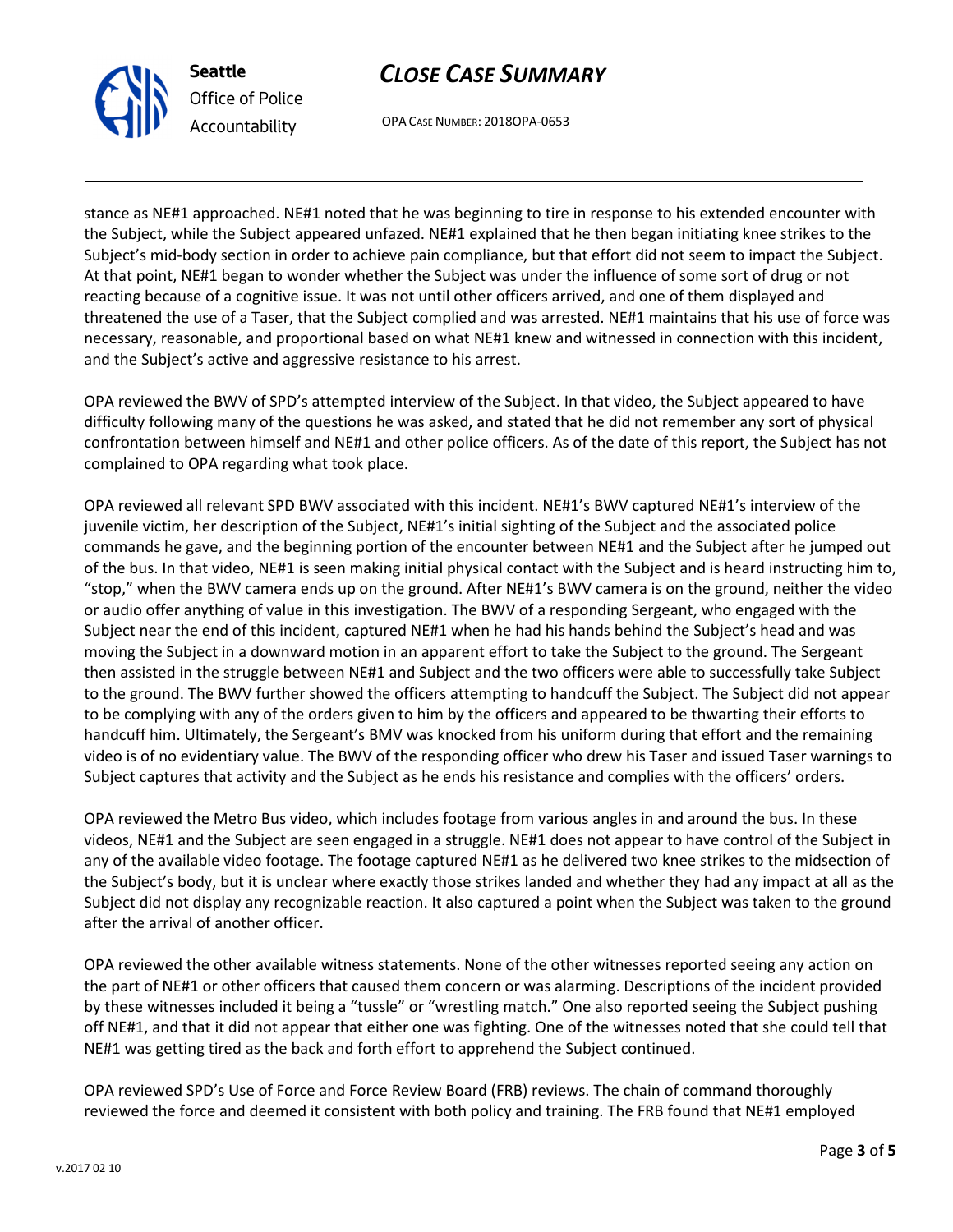

# CLOSE CASE SUMMARY

OPA CASE NUMBER: 2018OPA-0653

appropriate tactics and decision making, but did not opine on whether the force was within policy as the case had already been referred to OPA.

SPD Policy 8.200(1) requires that force used by officers be reasonable, necessary and proportional. Whether force is reasonable depends "on the totality of the circumstances" known to the officers at the time of the force and must be balanced against "the rights of the subject, in light of the circumstances surrounding the event." (SPD Policy 8.200(1).) The policy lists a number of factors that should be weighed when evaluating reasonableness. (See id.) Force is necessary where "no reasonably effective alternative appears to exist, and only then to the degree which is reasonable to effect a lawful purpose." (Id.) Lastly, the force used must be proportional to the threat posed to the officer. (Id.) If, as the Complainant alleged, that the circumstances did not call from the use of force on the part of NE#1, then it would have been a violation of this policy.

Based on the available evidence, I find that NE#1 actions consistent with SPD policy and were based on the totality of the circumstances as they unfolded in front of him. I note that the available video, albeit somewhat limited due to BWV cameras being knocked from officers in this encounter, supports NE#1 account of what took place in his encounter with Subject. Additionally, other witnesses who were on the bus and watched out the window as the events unfolded around them, as well as the witness who watched as NE#1 and Subject briefly made contact with her vehicle, did not view NE#1's actions as concerning or alarming. Though the Complainant was troubled by the force that was used by NE#1, I find that, based on what NE#1 knew, observed, and subsequently experienced in his encounter with the Subject, the force he used to apprehend and arrest the non-compliant and combative Subject was reasonable, necessary, and proportional, and, thus, consistent with policy.

For these reasons, I recommend that this allegation be Not Sustained – Lawful and Proper.

Recommended Finding: Not Sustained (Lawful and Proper)

### Named Employee #1 - Allegation #2

## 8.100 - De-Escalation 1. When Safe under the Totality of the Circumstances and Time and Circumstances Permit, Officers Shall Use De-Escalation Tactics in Order to Reduce the Need for Force

The Complainant further alleged, in essence, that NE#1 failed to employ appropriate de-escalation tactics and techniques when he continued to use force against Subject even though NE#1 clearly had control of him early in their encounter.

"De-escalation tactics and techniques are actions used by officers, when safe and without compromising law enforcement priorities, that seek to minimize the likelihood of the need to use force during an incident and increase the likelihood of voluntary compliance." (SPD Policy 8.100-POL-1.)

The policy further instructs that: "When safe and feasible under the totality of circumstances, officers shall attempt to slow down or stabilize the situation so that more time, options and resources are available for incident resolution." (Id.) Officers are also required, "when time and circumstances permit," to "consider whether a subject's lack of compliance is a deliberate attempt to resist or an inability to comply based on factors" such as "mental impairment…drug interaction…[and/or] behavioral crisis." (Id.) These mental and behavioral factors should be